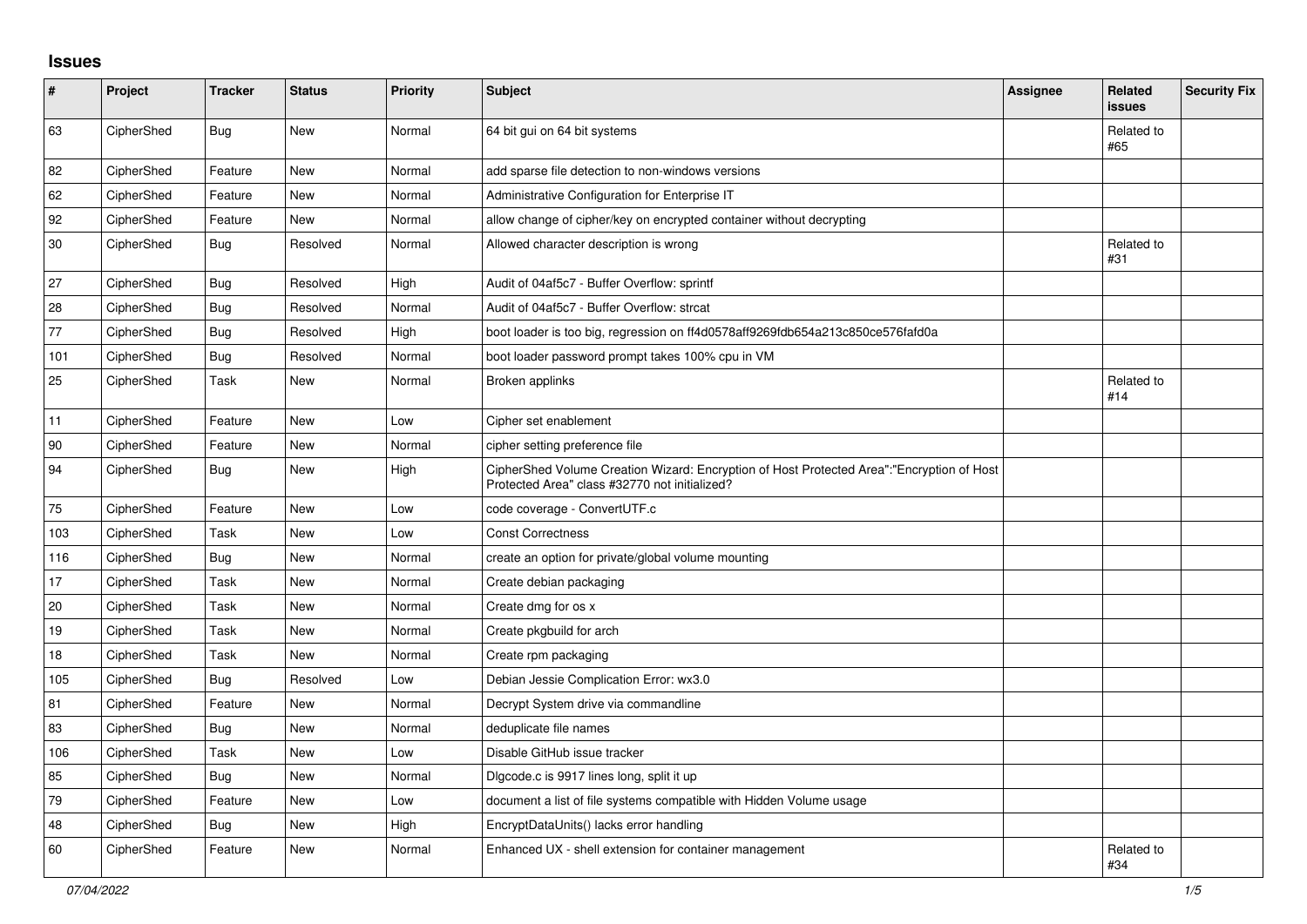| $\vert$ #                 | Project    | <b>Tracker</b> | <b>Status</b> | <b>Priority</b> | <b>Subject</b>                                                                                              | <b>Assignee</b> | <b>Related</b><br><b>issues</b> | <b>Security Fix</b> |
|---------------------------|------------|----------------|---------------|-----------------|-------------------------------------------------------------------------------------------------------------|-----------------|---------------------------------|---------------------|
| 115                       | CipherShed | Bug            | Resolved      | High            | fails to build on stretch due to overloaded constructors                                                    |                 |                                 |                     |
| 117                       | CipherShed | Bug            | Resolved      | High            | Failure to function when compiled with GCC 5                                                                |                 |                                 |                     |
| $\ensuremath{\mathsf{3}}$ | CipherShed | Task           | <b>New</b>    | Normal          | Finish initial bitmaps and icons                                                                            |                 |                                 |                     |
| 14                        | CipherShed | Bug            | <b>New</b>    | Normal          | Fixes urls in ui (/applink? links)                                                                          |                 | Related to<br>#25               |                     |
| 56                        | CipherShed | <b>Bug</b>     | New           | Low             | FreeBSD support                                                                                             |                 |                                 |                     |
| 8                         | CipherShed | Task           | <b>New</b>    | Normal          | Get graphics artist to work on artwork, icons                                                               |                 |                                 |                     |
| 47                        | CipherShed | <b>Bug</b>     | <b>New</b>    | High            | GetWipePassCount() / WipeBuffer() can cause BSOD                                                            |                 |                                 |                     |
| 74                        | CipherShed | <b>Bug</b>     | <b>New</b>    | Normal          | Hardcoded Build date in Help->About window                                                                  |                 |                                 |                     |
| 96                        | CipherShed | Feature        | New           | Normal          | installer to incorporate a post-installation quick-start wizard                                             |                 |                                 |                     |
| 69                        | CipherShed | Feature        | New           | Low             | integration test: mounting and sharing volumes                                                              |                 |                                 |                     |
| 124                       | CipherShed | Feature        | <b>New</b>    | Normal          | investigate switch to FUDforum from phpBB                                                                   |                 |                                 |                     |
| 43                        | CipherShed | <b>Bug</b>     | <b>New</b>    | High            | IOCTL_DISK_VERIFY integer overflow                                                                          |                 |                                 |                     |
| 26                        | CipherShed | <b>Bug</b>     | <b>New</b>    | Normal          | Large External Drive Support on Mac (>512byte sector size)                                                  |                 |                                 |                     |
| 50                        | CipherShed | Feature        | New           | Normal          | Linux FDE                                                                                                   |                 | Related to<br>#5                |                     |
| 123                       | CipherShed | <b>Bug</b>     | <b>New</b>    | Normal          | losetup anomaly with OpenSUSE 13.1                                                                          |                 |                                 |                     |
| 45                        | CipherShed | <b>Bug</b>     | <b>New</b>    | High            | MainThreadProc() integer overflow                                                                           |                 |                                 |                     |
| 86                        | CipherShed | <b>Bug</b>     | Resolved      | Normal          | Make ciphershed window titlebars different                                                                  |                 |                                 |                     |
| 125                       | CipherShed | Bug            | Resolved      | Normal          | Makefile for bootloader fails on case sensitive filesystem                                                  |                 |                                 |                     |
| 76                        | CipherShed | <b>Bug</b>     | New           | Normal          | MakeSelfExtractingPackage used in CI cannot have dialog boxes                                               |                 |                                 |                     |
| 21                        | CipherShed | <b>Bug</b>     | <b>New</b>    | High            | Method of mounting may be exploited                                                                         |                 |                                 |                     |
| 46                        | CipherShed | <b>Bug</b>     | <b>New</b>    | High            | MountVolume() device check bypass                                                                           |                 |                                 |                     |
| 40                        | CipherShed | Bug            | New           | High            | Multiple issues in the bootloader decompressor                                                              |                 |                                 |                     |
| 37                        | CipherShed | Bug            | New           | High            | Open Crypto Audit Project issues                                                                            |                 |                                 |                     |
| 107                       | CipherShed | Bug            | New           | Immediate       | Open Crypto Audit Project TrueCrypt CS-TC-1 - CryptAcquireContext may silently fail in<br>unusual scenarios |                 |                                 |                     |
| 108                       | CipherShed | <b>Bug</b>     | <b>New</b>    | Urgent          | Open Crypto Audit Project TrueCrypt CS-TC-2 - AES implementation susceptible to<br>cache-timing attacks     |                 |                                 |                     |
| 109                       | CipherShed | <b>Bug</b>     | New           | High            | Open Crypto Audit Project TrueCrypt CS-TC-3 - Keyfile mixing is not cryptographically sound                 |                 |                                 |                     |
| 110                       | CipherShed | <b>Bug</b>     | New           | High            | Open Crypto Audit Project TrueCrypt CS-TC-4 - Unauthenticated ciphertext in volume<br>headers               |                 |                                 |                     |
| 59                        | CipherShed | <b>Bug</b>     | <b>New</b>    | Low             | optimized rescue disk                                                                                       |                 | Related to<br>#52               |                     |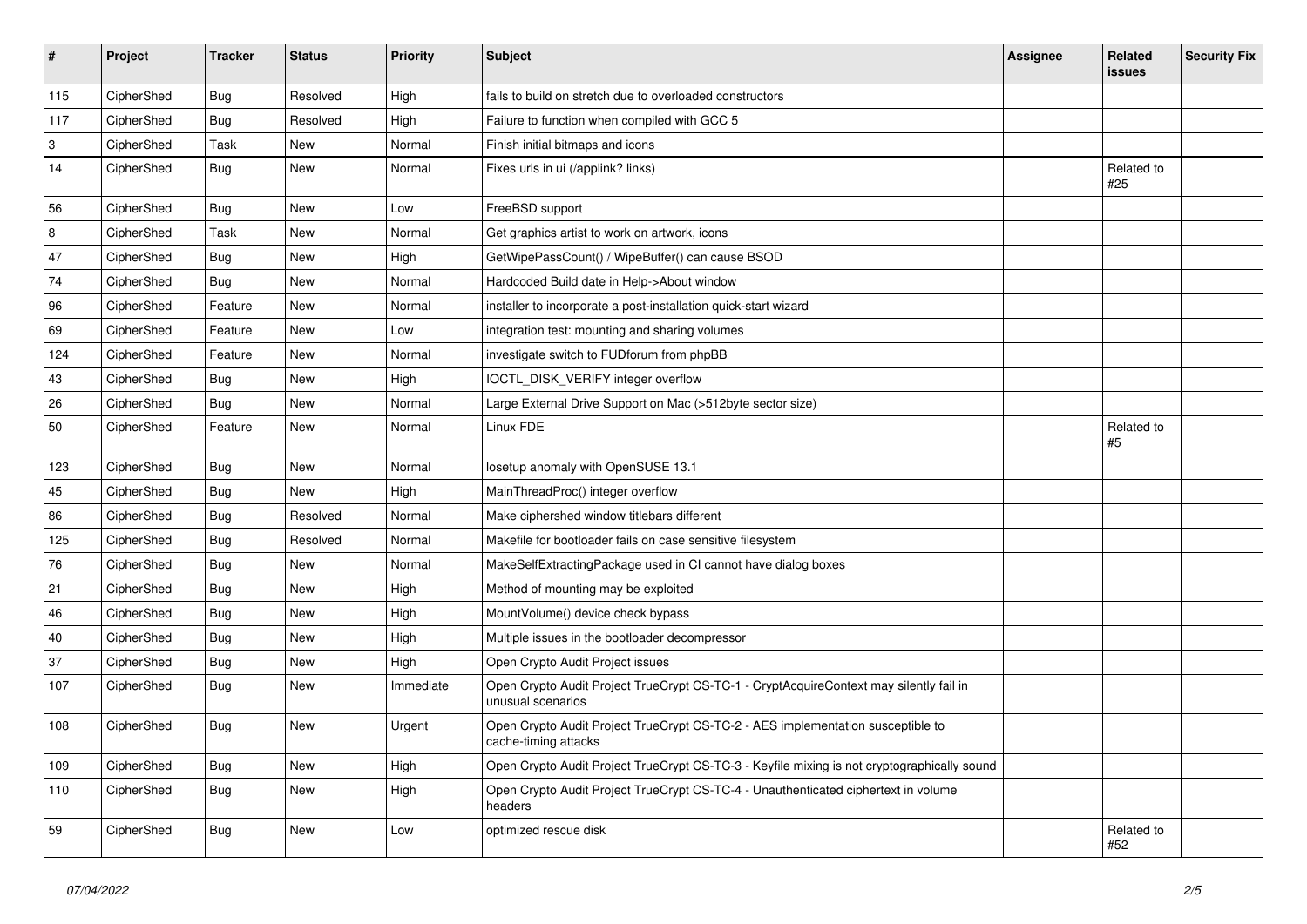| #   | Project    | <b>Tracker</b> | <b>Status</b> | Priority | <b>Subject</b>                                                                                           | <b>Assignee</b> | <b>Related</b><br>issues | <b>Security Fix</b> |
|-----|------------|----------------|---------------|----------|----------------------------------------------------------------------------------------------------------|-----------------|--------------------------|---------------------|
| 61  | CipherShed | Feature        | New           | Normal   | optionally support TPM                                                                                   |                 |                          |                     |
| 71  | CipherShed | Bug            | New           | High     | passwords using non-ascii                                                                                |                 |                          |                     |
| 95  | CipherShed | <b>Bug</b>     | New           | Normal   | Platform/SystemException.h and Common/Exception.h define the same class/struct                           |                 |                          |                     |
| 53  | CipherShed | Feature        | New           | Low      | Portable / non-admin volume browser                                                                      |                 |                          |                     |
| 67  | CipherShed | Feature        | New           | Normal   | print a backup                                                                                           |                 |                          |                     |
| 66  | CipherShed | Feature        | New           | Normal   | provide robust API for usermode interaction with kernel driver                                           |                 |                          |                     |
| 65  | CipherShed | Feature        | New           | Normal   | pure 64 bit version for windows                                                                          |                 | Related to<br>#63        |                     |
| 52  | CipherShed | Feature        | New           | Low      | recovery utility & tools                                                                                 |                 | Related to<br>#59        |                     |
| 113 | CipherShed | <b>Bug</b>     | Resolved      | Normal   | remove the donate screen from the installer                                                              |                 |                          |                     |
| 64  | CipherShed | Task           | New           | Normal   | Rewrite or remove LongReverse in Common/Dlgcode.c                                                        |                 |                          |                     |
| 54  | CipherShed | Feature        | New           | Low      | Self Destruct Password                                                                                   |                 |                          |                     |
| 39  | CipherShed | <b>Bug</b>     | New           | High     | Sensitive information might be paged out from kernel stacks                                              |                 |                          |                     |
| 57  | CipherShed | Feature        | New           | Normal   | Skein support                                                                                            |                 |                          |                     |
| 88  | CipherShed | Bug            | New           | Normal   | smart card support for containers                                                                        |                 |                          |                     |
| 99  | CipherShed | Feature        | New           | Normal   | Suggestion 3-Separate required and optional input parameters                                             |                 |                          |                     |
| 100 | CipherShed | Feature        | New           | Normal   | Suggestion 4-Display the consequences of an action immediately (Immediacy of<br>consequences)            |                 |                          |                     |
| 121 | CipherShed | Feature        | New           | Normal   | Support "not" burning CD on encrypting disk operation                                                    |                 | Related to<br>#68        |                     |
| 93  | CipherShed | Feature        | New           | Normal   | support "quick" encrypt for new media (especially flash/SSD)                                             |                 |                          |                     |
| 102 | CipherShed | Feature        | New           | Normal   | support for serial console in bootloader                                                                 |                 |                          |                     |
| 122 | CipherShed | Feature        | New           | Normal   | support key escrow                                                                                       |                 | Related to<br>#68        |                     |
| 36  | CipherShed | Feature        | New           | Normal   | support multiple actors to open an encrypted volume                                                      |                 |                          |                     |
| 87  | CipherShed | Feature        | New           | Low      | support multiple hidden volumes                                                                          |                 |                          |                     |
| 89  | CipherShed | Feature        | New           | Normal   | Support the Common Criteria Collaborative Protection Profile for Full Disk Encryption                    |                 |                          |                     |
| 58  | CipherShed | Feature        | New           | Low      | Tablet / Touch screen / non-keyboard boot support                                                        |                 |                          |                     |
| 42  | CipherShed | Bug            | New           | High     | TC_IOCTL_GET_SYSTEM_DRIVE_DUMP_CONFIG kernel pointer disclosure                                          |                 |                          |                     |
| 44  | CipherShed | <b>Bug</b>     | New           | High     | TC_IOCTL_OPEN_TEST multiple issues                                                                       |                 |                          |                     |
| 80  | CipherShed | <b>Bug</b>     | New           | Low      | TEST CASE: ubuntu 14 GUI install                                                                         |                 |                          |                     |
| 72  | CipherShed | <b>Bug</b>     | New           | Normal   | The installation fails, but a message (from windows?) says it succeeds and asks if you want<br>to reboot |                 |                          |                     |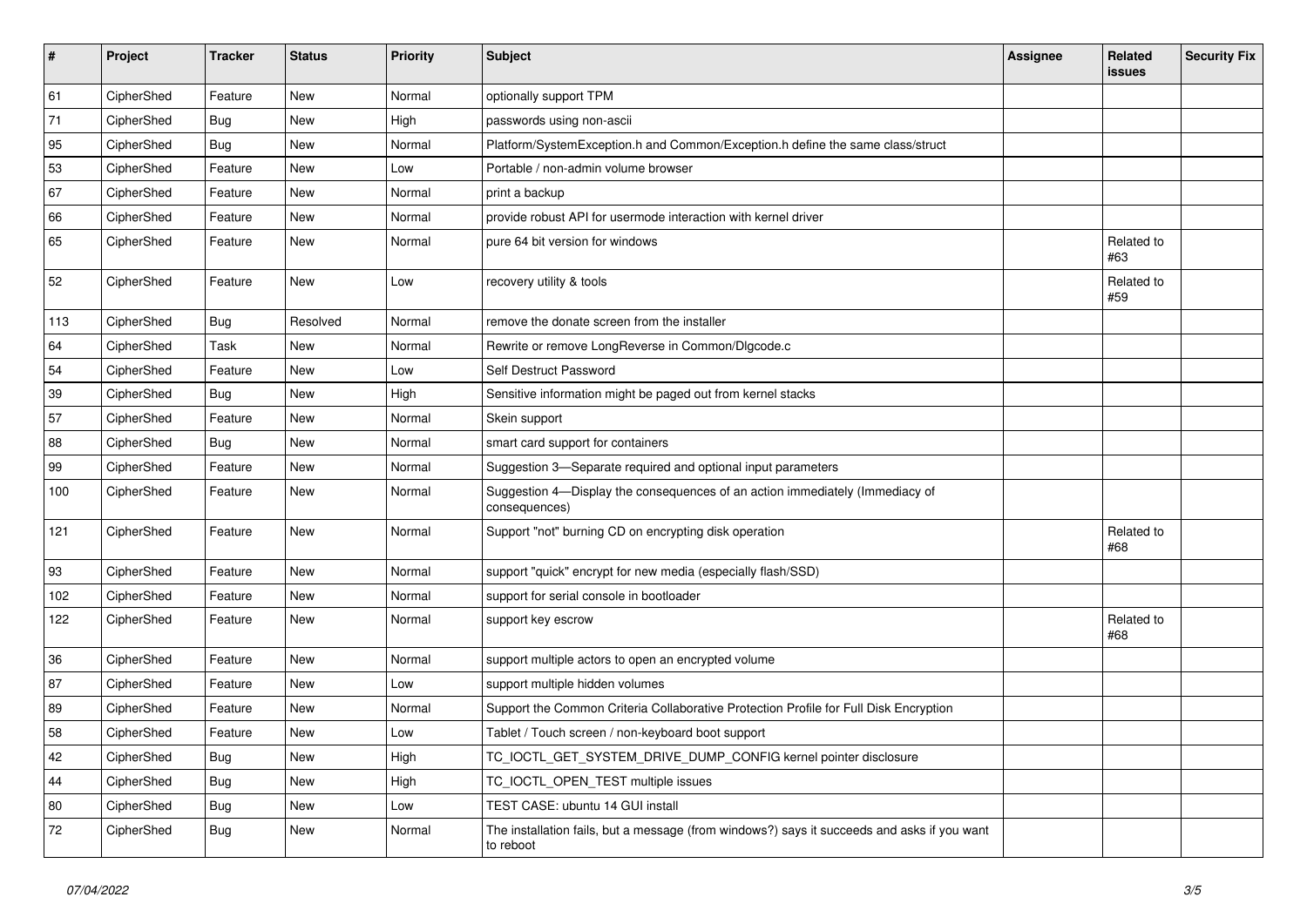| $\vert$ #      | Project    | <b>Tracker</b> | <b>Status</b> | Priority  | <b>Subject</b>                                                                           | <b>Assignee</b> | <b>Related</b><br><b>issues</b>                           | <b>Security Fix</b> |
|----------------|------------|----------------|---------------|-----------|------------------------------------------------------------------------------------------|-----------------|-----------------------------------------------------------|---------------------|
| 70             | CipherShed | Feature        | <b>New</b>    | Normal    | track git info in build                                                                  |                 |                                                           |                     |
| 73             | CipherShed | <b>Bug</b>     | New           | Normal    | Truecrypt icon showing in taskbar                                                        |                 |                                                           |                     |
| 32             | CipherShed | Feature        | New           | Normal    | truecrypt.ch ideas thread                                                                |                 |                                                           |                     |
| 10             | CipherShed | Feature        | <b>New</b>    | Low       | Two-factor Pre-boot-authentication with USB stick and Password                           |                 |                                                           |                     |
| 112            | CipherShed | <b>Bug</b>     | Resolved      | Normal    | uninstall on windows does not list version info                                          |                 |                                                           |                     |
| 78             | CipherShed | <b>Bug</b>     | New           | Normal    | update the ciphershed.org website, automatically                                         |                 |                                                           |                     |
| $\overline{c}$ | CipherShed | Task           | <b>New</b>    | Normal    | Upgrade installer to uninstall TrueCrypt                                                 |                 | Related to<br>#1, Related<br>to #13.<br>Related to<br>#16 |                     |
| 118            | CipherShed | <b>Bug</b>     | New           | Normal    | upgrading truecrpyt fails if truecrypt is pinned to the taskbar                          |                 |                                                           |                     |
| 49             | CipherShed | <b>Bug</b>     | Resolved      | High      | use a unit testing framework                                                             |                 | Blocks #38                                                |                     |
| 35             | CipherShed | Feature        | Resolved      | High      | use Doxygen                                                                              |                 |                                                           |                     |
| 91             | CipherShed | Feature        | <b>New</b>    | Normal    | use linked libraries in kernel driver to isolate logical units and later support plugins |                 |                                                           |                     |
| 126            | CipherShed | <b>Bug</b>     | Resolved      | Normal    | VS launcher breaks if using multiple VS and the default is not the one for CS            |                 |                                                           |                     |
| 84             | CipherShed | <b>Bug</b>     | <b>New</b>    | Normal    | wcsncpy is subject to buffer overflow                                                    |                 |                                                           |                     |
| 38             | CipherShed | Bug            | <b>New</b>    | High      | Weak Volume Header key derivation algorithm                                              |                 | <b>Blocked by</b><br>#49                                  |                     |
| 33             | CipherShed | Feature        | New           | Normal    | windows comamnd line volume creation                                                     |                 |                                                           |                     |
| 41             | CipherShed | <b>Bug</b>     | New           | High      | Windows kernel driver uses memset() to clear sensitive data                              |                 |                                                           |                     |
| 34             | CipherShed | Feature        | New           | Normal    | windows mount point support                                                              |                 | Related to<br>#60                                         |                     |
| 104            | CipherShed | <b>Bug</b>     | Resolved      | Low       | wxgtk 2.9, CommandLineInterface, ambiguous overloaded function calls                     |                 |                                                           |                     |
| $\overline{4}$ | CipherShed | Task           | <b>New</b>    | Normal    | Get Windows executable signing key                                                       | <b>Bill Cox</b> |                                                           |                     |
| 6              | CipherShed | Task           | New           | Normal    | Windows build, installer, VM                                                             | <b>Bill Cox</b> |                                                           |                     |
| 15             | CipherShed | Task           | <b>New</b>    | Normal    | Create Gnu Info page                                                                     | Eugene Wang     | Related to<br>#12                                         |                     |
| 12             | CipherShed | Task           | In Progress   | Normal    | <b>Write Documentation</b>                                                               | Eugene Wang     | Related to<br>#15                                         |                     |
| 29             | CipherShed | <b>Bug</b>     | Resolved      | Normal    | Audit of 04af5c7 - Buffer Overflow: strcpy                                               | Jason Pyeron    |                                                           |                     |
| 22             | CipherShed | <b>Bug</b>     | In Progress   | High      | Change name of software for "1.0" release.                                               | Jason Pyeron    |                                                           |                     |
| 119            | CipherShed | Bug            | Resolved      | Immediate | DLL side loading attack vulnerability                                                    | Jason Pyeron    |                                                           |                     |
| 51             | CipherShed | <b>Bug</b>     | In Progress   | Normal    | <b>GUID Partition Table (GPT)</b>                                                        | Jason Pyeron    | Related to<br>#55                                         |                     |